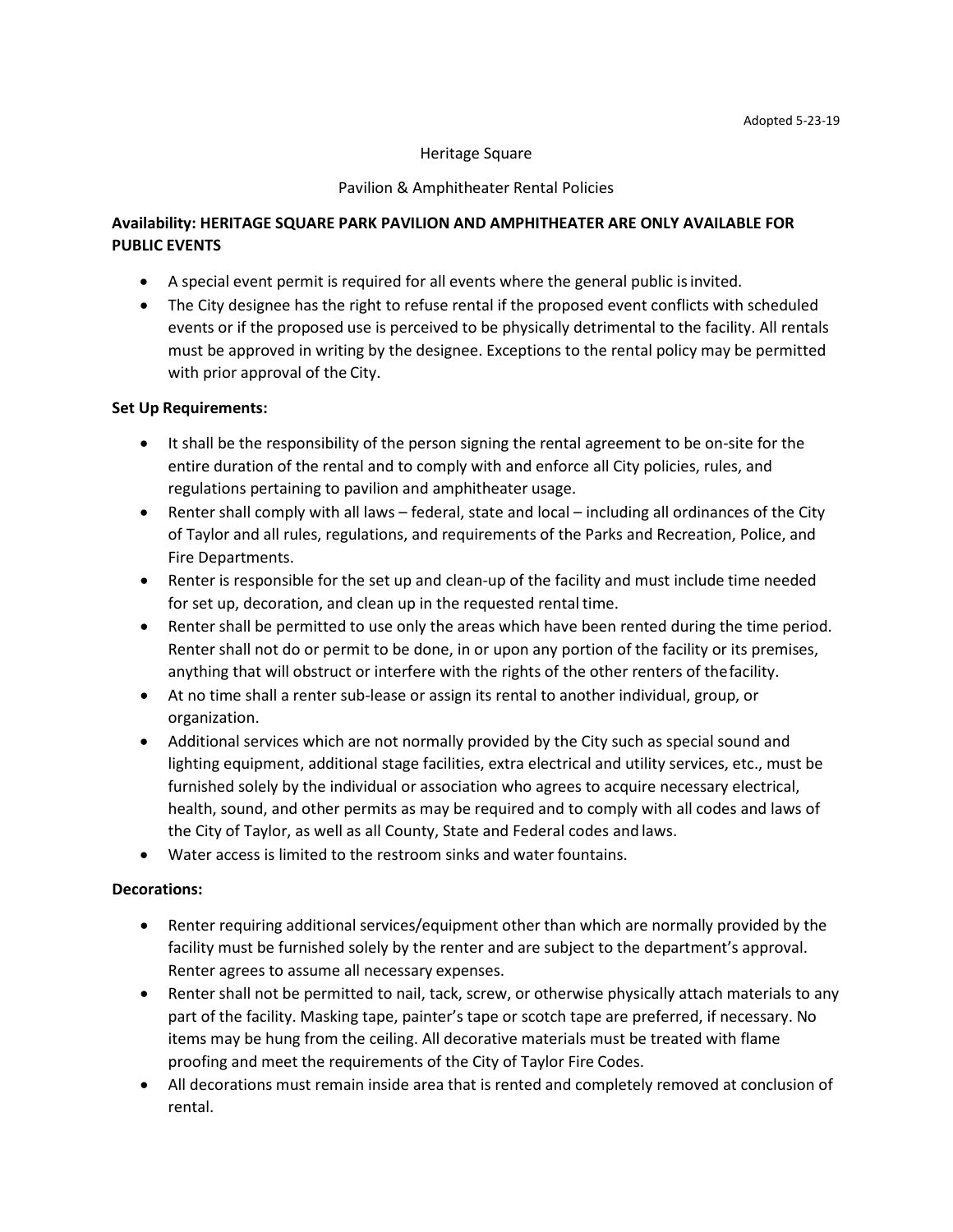## **Cleaning Requirements:**

- All trash must be bagged and disposed of properly in trash receptacles. Large events may be required to provide dumpsters.
- All decorations must be removed.
- The City will be reimbursed by user/renter/group for any costs incurred due to damages or additional cleaning, an additional charge may be deducted from the damage deposit.

## **Cancellation:**

• If a rental event needs to be rescheduled due to weather or schedule conflicts, the renter must contact the designated number by the next business day following their rental date to reschedule or request a refund.

## **Security Requirements:**

- One chaperone (at least 21 years old) shall be required for every 25 minors (up to 18 years of age). Chaperones shall be present when the rental begins, be present throughout the rental time, and shall not leave the area until all youth have vacated the immediate area.
- City staff shall reserve the right to determine whether police security shall be required during a scheduled activity and, in collaboration with the Taylor Police Department, shall determine the amount of security required during the occupancy of the facility. If the renter refuses to assume the cost of such police security, then the rental shall be subject to cancellation.
- All applications must state the maximum expected attendance. A rental may be shut down immediately by City staff or Taylor Police Department without refund of deposit or rental fees on the following conditions:
	- 1. If expected attendance exceeds maximum number stated by greater than10%.
	- 2. Breach of the Peace.

# **Prohibited Activities and Items:**

- Sidewalk chalk, confetti eggs, water balloons and piñatas are prohibited.
- Commercial solicitation and transactions are prohibited.
- Golfing, archery, remote control vehicles including planes, and horseback riding are prohibited. Firearms are prohibited except as authorized by law. Pets shall be kept on leashes at alltimes.
- Bounce houses are not allowed on any grass area of the park.
- Glass containers ARE NOT permitted in the parks, leased facilities, or parking lots.
- Where vehicle parking lots or areas have been set aside in any park in the city, no vehicle shall be driven over or across the curbs, sidewalks, grass or lawn within the park, and vehicles shall be parked in the parking lots or areas as designated and not elsewhere unless approved by City staff.
- Campfires and open burning are not allowed in Heritage Square Park. Personal barbeque grills are allowed in the parking lot only.

# **Disclaimer:**

• The City reserves the right to cancel a rental at any time. Any rental found to be in violation of the rules stated will be subject to loss of its security deposit and shall be grounds for prohibiting future use of City facilities.